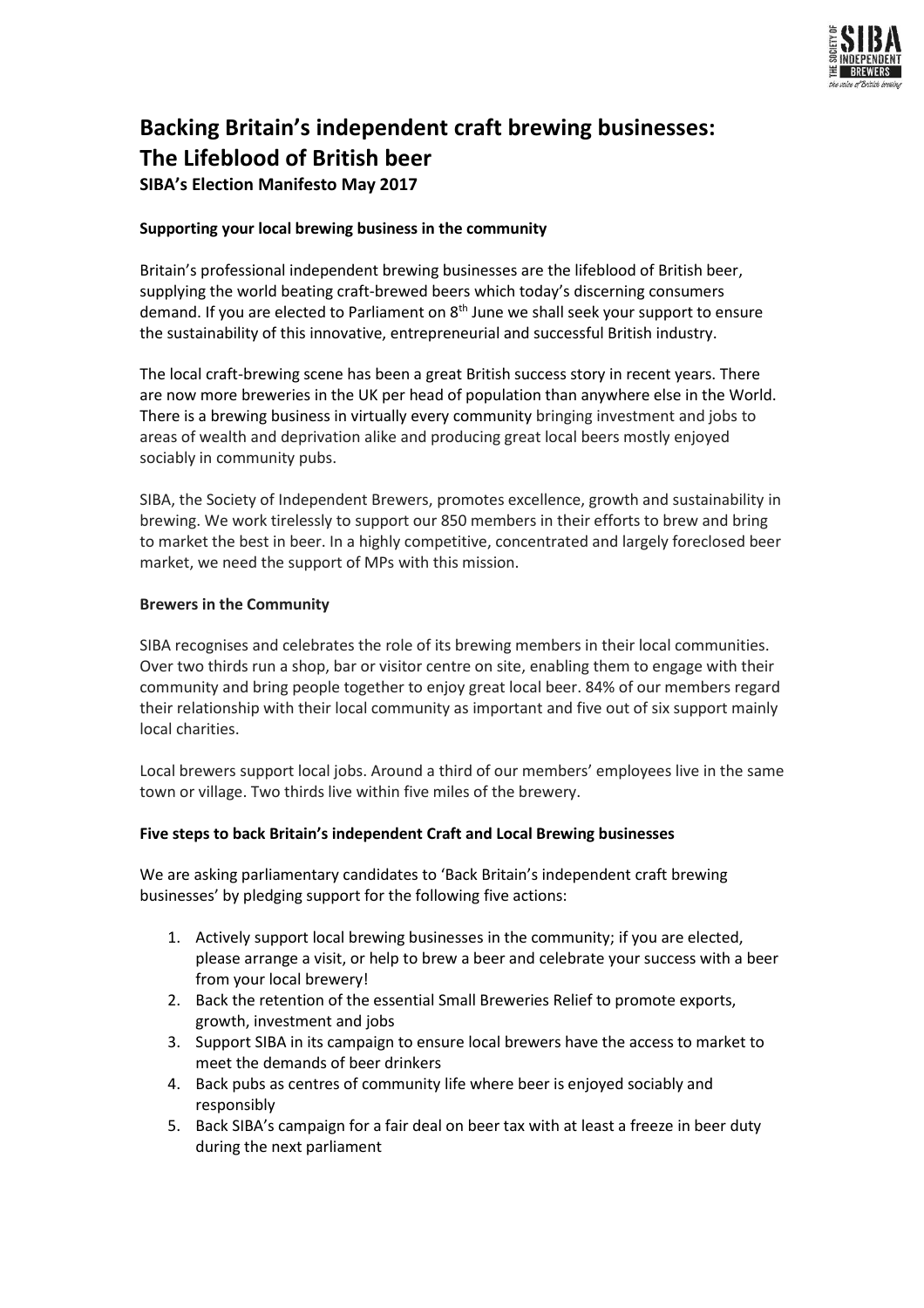

# **SIGN UP NOW**

If you are a parliamentary candidate sign up to show your support by e-mailing 'I'm backing local independent craft brewers' to:

#### [SIBAmanifesto2017@siba.co.uk](mailto:SIBAmanifesto2015@siba.co.uk)

# **IF YOU ARE ELECTED CELEBRATE YOUR SUCCESS WITH A PINT FROM YOUR LOCAL BREWERY! CONTACT US ON 01765 640441 AND WE'LL PUT YOU IN TOUCH.**

#### **Our Manifesto for Great British Beer**

#### **1. Supporting local brewing businesses in the community**

Independent craft-brewing businesses have led the way in beer innovation bringing new and exciting beer styles to millions of beer drinkers and revitalising interest in high quality beer. As independent businesses our members rely on being able to sell to pubs and bars so that drinkers can enjoy their fine beers.

Every job created in brewing creates eighteen jobs in British pubs and three more in agriculture, the supply chain and retail. **Supporting Britain's independent brewers makes sense.**

By supporting your local brewers you will be backing an industry which is truly going places and helping SIBA members to achieve that. You will also be backing a low-strength, wholesome drink, which is usually enjoyed in the social and regulated environment of the British pub.

# **2. Back the retention of Small Breweries' Relief**

UK beer duty is the second highest in Europe and the smallest brewers receive 50% relief on beer duty to help them compete with much larger companies which benefit from significant economies of scale. This relief is essential to hundreds of small businesses and has been hugely successful in building the independent brewing industry in the UK. Small Breweries Relief should be maintained at 50% relief and enhanced to promote growth and investment, creating new jobs and boosting exports.

# **3. Support access to market for independent craft brewing businesses**

We are proud that there are now more UK breweries per head of population than in any other country in the World. SIBA works to help its members open up markets and to enhance access to pubs, which are often not accessible to Britain's local brewing businesses. With such challenging competition it is essential that we ensure the sustainability and ongoing success of the sector and that we work with retailers to ensure improved access to meet the needs of today's demanding and discerning beer drinkers who increasingly want local, crafted beer in their glass.

#### **4. Backing pubs as centres of community life**

Pubs are a force for good at the heart of our communities, providing essential meeting places and contributing to the wellbeing of communities and individuals.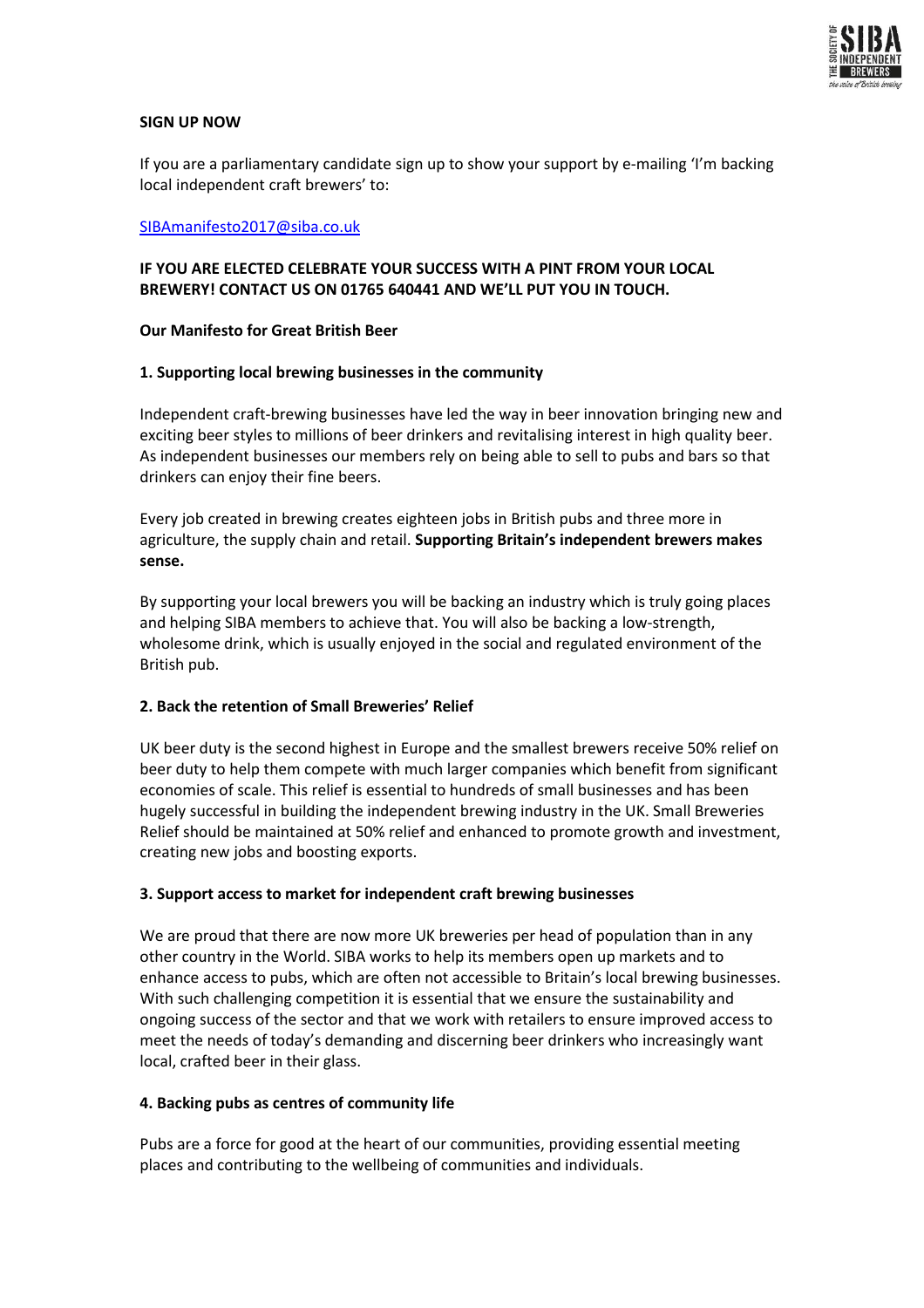

Great British pubs are a force for good in many ways;

- They employ over 700,000 people, and each spends on average £100,000 on local goods and services
- They bring communities together, play an increasing role in housing public services, raise over £100 million a year for charities and are the home of responsible drinking.
- They are also a unique part of British heritage and a major attraction for visitors from around the world

Pubs do all this despite a punitive tax burden which sees the average pub pay £140,000 a year in direct taxes, or 34p in every £1 taken in the till.

SIBA is linking with other organisations on behalf of Great British Pubs and we seek your support in the next Parliament to help them thrive. We call for;

- An urgent root-and-branch review of the Business Rates system that delivers the 2017 Budget pledge to deliver a "Better way of taxing the digital part of the economy" as well as extending financial help for pubs paying a disproportionate Business Rates burden.
- A commitment to at least freeze beer duty for the duration of the next Parliament.
- A commitment to keep the sector front of mind during Brexit negotiations both as a major employer of EU labour, whilst also avoiding trade barriers on food and drink products.

# **5. Making beer tax work**

The removal of the hugely damaging beer tax escalator in 2013 together with duty cuts in 2013, 2014 and 2015 and a freeze in 2016 brought desperately needed relief to the sector, boosting confidence and enabling brewers to invest creating new jobs and opportunities, and slowing the previous steady decline in beer sales as well as government revenues from beer duty. It also helped keep the price of a pint down benefitting millions of consumers and helping local pubs. This has helped relieve the damage caused by the beer duty escalator, but more support is required during the life of the next parliament to ensure British beer and pubs can thrive. Compared to other major beer producing countries in Europe, the UK beer drinker pays between three and twelve times more beer duty. As the UK exits the EU a number of positive steps can be taken to promote British beer.

We are therefore calling for:

- At least a freeze in beer duty for the duration of the next Parliament.
- The introduction of a preferential rate of duty for beer served in draught form to encourage the consumption of beer in the sociable environment of the pub
- Assurance that any changes to the structure of excise duty on beer do not disadvantage Britain's small brewers
- A review of cider duty to ensure a fair system for both brewers and cider makers